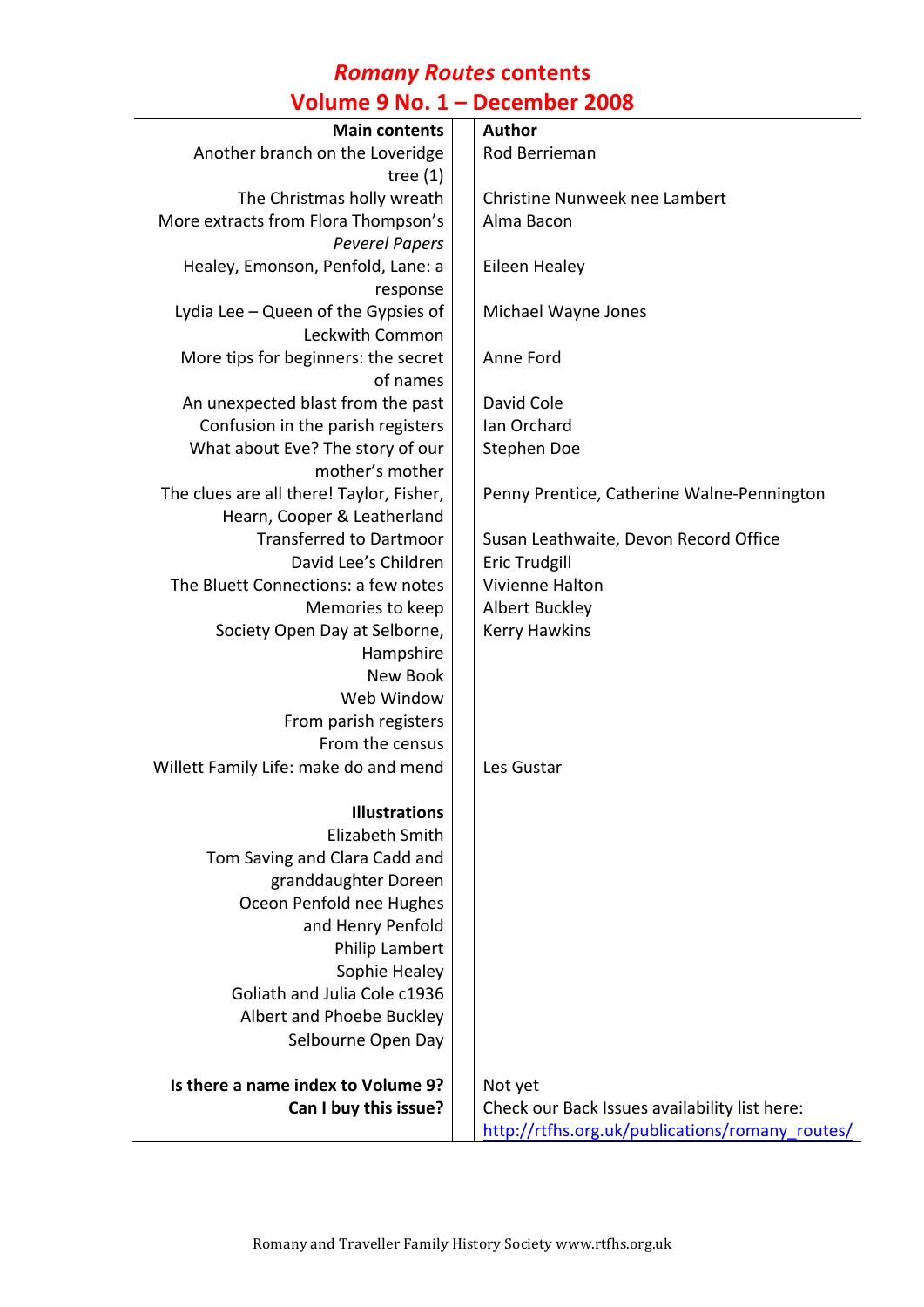#### *Romany Routes* **contents Volume 9 No. 2 – March 2009**

| volume 9 No. z – March 2009               |  |                                                          |  |
|-------------------------------------------|--|----------------------------------------------------------|--|
| <b>Main contents</b>                      |  | <b>Author</b>                                            |  |
| Memories stirred by The Gypsy's           |  | Jane Brown                                               |  |
| Parson                                    |  |                                                          |  |
| The Darnell Family                        |  | <b>Bob Miles</b>                                         |  |
| Uncle Ray Griggs, 1927-2008               |  | Alma Bacon                                               |  |
| Dove Burtonand did her grandson           |  | Norman Burton                                            |  |
| cross the pond?                           |  |                                                          |  |
| <b>Armchair Genealogy</b>                 |  | Anne Ford                                                |  |
| How does one draw up an                   |  | Ralph Gash                                               |  |
| accurate tree?                            |  |                                                          |  |
| Elisha Lee's Children                     |  | <b>Eric Trudgill</b>                                     |  |
| Gypsy Petulengro                          |  | Janet Keet-Black                                         |  |
| Who are they? Travellers at South         |  |                                                          |  |
| Beach, Ardrossan, Ayrshire, 1920s         |  |                                                          |  |
| Solving the Finney Puzzle                 |  | Ashella Evans                                            |  |
| Certificates! Absolute proof or not?      |  | John Russell                                             |  |
| Unexpected sources for family research    |  | Michael Wayne Jones                                      |  |
| Gypsy Roma Traveller History Month        |  | <b>Beverley Walker</b>                                   |  |
| From newspapers                           |  |                                                          |  |
| From parish registers                     |  |                                                          |  |
| From the census                           |  |                                                          |  |
| <b>Willett Family Life: trading</b>       |  | Les Gustar                                               |  |
| From the family album                     |  |                                                          |  |
| RTFHS Society Day Report 2008:            |  |                                                          |  |
| Stowmarket, Suffolk                       |  |                                                          |  |
| Minutes of the RTFHS 14 <sup>th</sup> AGM |  |                                                          |  |
| Chairman's and Treasurer's Reports        |  |                                                          |  |
|                                           |  |                                                          |  |
| <b>Illustrations</b>                      |  |                                                          |  |
| Ellis's Mill                              |  |                                                          |  |
| <b>Hobblers Hole</b>                      |  |                                                          |  |
| Escarpment on the West Common             |  |                                                          |  |
| <b>Drinsey Nook</b>                       |  |                                                          |  |
| Ray and Amberline Griggs                  |  |                                                          |  |
| A family at Ardrossan, Ayrshire, c1920s   |  |                                                          |  |
| Otey and Cinderella Thorpe                |  |                                                          |  |
| William and Lena Bird                     |  |                                                          |  |
| Olive Stacey                              |  |                                                          |  |
| Frankie Loveridge                         |  |                                                          |  |
| June Kent, Beverley Walker,               |  |                                                          |  |
| Cathay Birch                              |  |                                                          |  |
| Society Day 2008                          |  |                                                          |  |
| Is there a name index to Volume 9?        |  |                                                          |  |
| Can I buy this issue?                     |  | Not yet<br>Check our Back Issues availability list here: |  |
|                                           |  |                                                          |  |
|                                           |  | http://rtfhs.org.uk/publications/romany_routes/          |  |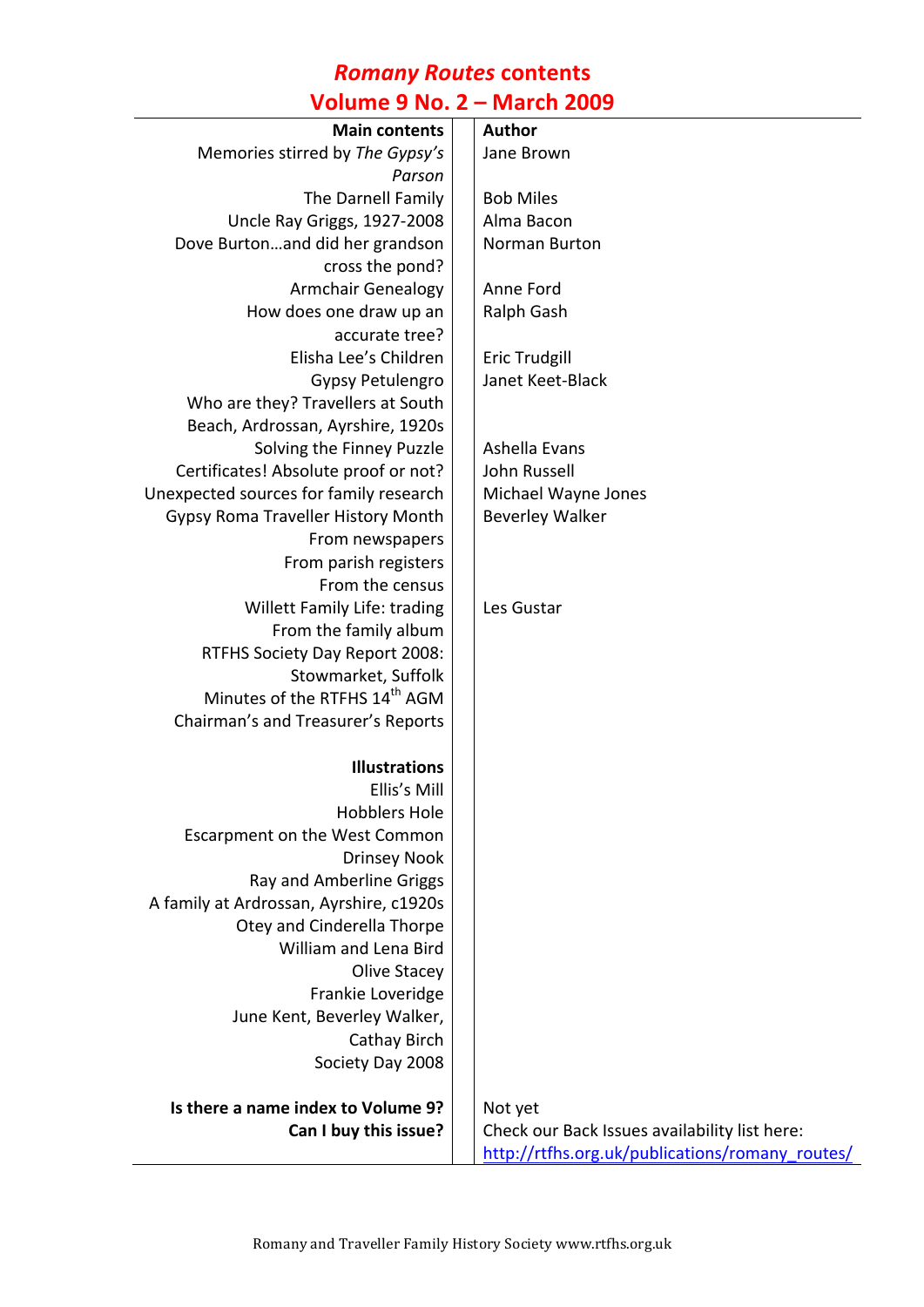#### *Romany Routes* **contents Volume 9 No. 3 – June 2009**

| O(                                      |  |                                                 |  |
|-----------------------------------------|--|-------------------------------------------------|--|
| <b>Main contents</b>                    |  | <b>Author</b>                                   |  |
| Drawing up an accurate tree             |  | Anne-Marie Ford                                 |  |
| For the freedom of the people and the   |  | <b>Albert Buckley</b>                           |  |
| country the loved                       |  |                                                 |  |
| <b>Barnaby Fair</b>                     |  | From Ruth MacDonald                             |  |
| Last Stanley tribe ruler died like      |  | Sue Day                                         |  |
| a true Gypsy                            |  |                                                 |  |
| Erroneous certificates: a warning       |  | John Russell                                    |  |
| A double wedding: following the trail   |  | Jo Major                                        |  |
| Edmund Heron's Children                 |  | <b>Eric Trudgill</b>                            |  |
| Getting the most from the 1911          |  | <b>Sharon Floate</b>                            |  |
| census: some research tips              |  |                                                 |  |
| 'Granny' Black                          |  | Susan Brown                                     |  |
| Picking whortleberries                  |  |                                                 |  |
| Leonard Ing: obituary                   |  |                                                 |  |
| Beyond the call of duty: a reminiscence |  |                                                 |  |
| from Leonard Ing, 2002                  |  |                                                 |  |
| Another branch of the Loveridge         |  | Rod Berrieman                                   |  |
| tree (Part 2)                           |  |                                                 |  |
| William Baillie: Scotland's Robin Hood  |  | <b>Mark Baillie</b>                             |  |
| Travellers' Times: an online resource   |  | Vic Smith                                       |  |
| Scottish roots?                         |  | <b>Sharon Floate</b>                            |  |
| Romany Museum: that's your lot!         |  | <b>Beverley Walker</b>                          |  |
| Uncle Bill Packham: a poem              |  | <b>Shirley Barr</b>                             |  |
| Web Window                              |  |                                                 |  |
| From newspapers                         |  |                                                 |  |
| From parish registers                   |  |                                                 |  |
| Willett Family Life: a cheap laugh      |  |                                                 |  |
| From the family album: Jones and        |  |                                                 |  |
| Wood                                    |  |                                                 |  |
|                                         |  |                                                 |  |
| <b>Illustrations</b>                    |  |                                                 |  |
| <b>Gravestone of Moses Penfold</b>      |  |                                                 |  |
| Lenny Webb                              |  |                                                 |  |
| William 'Jam Pot' Webb                  |  |                                                 |  |
| 'Granny' Black                          |  |                                                 |  |
| Gypsy whortleberry pickers              |  |                                                 |  |
| Ann Jones                               |  |                                                 |  |
| Sarah Ann Jones                         |  |                                                 |  |
| <b>Travellers at Pitlochry</b>          |  |                                                 |  |
| <b>Scottish Travellers</b>              |  |                                                 |  |
| Auction items at Poulton Park           |  |                                                 |  |
| Is there a name index to Volume 9?      |  | Not yet                                         |  |
| Can I buy this issue?                   |  | Check our Back Issues availability list here:   |  |
|                                         |  | http://rtfhs.org.uk/publications/romany_routes/ |  |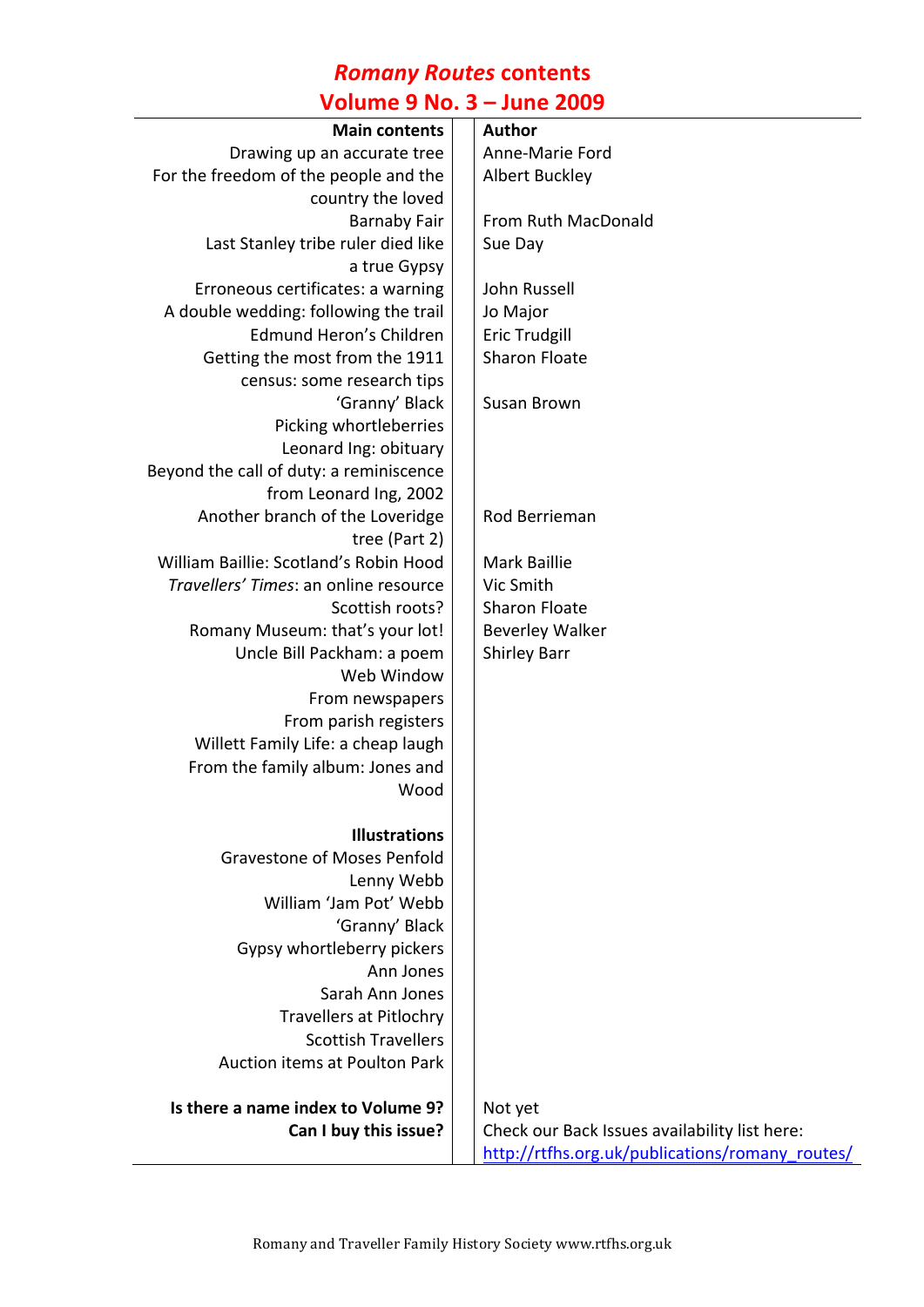### *Romany Routes* **contents Volume 9 No. 4 - September 2009**

| <b>Main contents</b>                   | <b>Author</b>                                   |
|----------------------------------------|-------------------------------------------------|
| Events in the life of Elizabeth Draper | Ian Orchard                                     |
| Thomas Lovell's Children               | <b>Eric Trudgill</b>                            |
| <b>Robert Penfold</b>                  | <b>Beverley Walker</b>                          |
| Those were the days $-$ or were they?  | Alan McGowan                                    |
| When is a 'sieve' not a 'sieve'?       | <b>Sharon Floate</b>                            |
| Whortleberry picking                   | Ian Orchard, Sue Bellord                        |
| Lydia Lee: an update                   | Wayne Jones                                     |
| 1911 census: see who your family's     | <b>Sharon Floate</b>                            |
| neighbours are - free                  |                                                 |
| Roll up for the fair!                  |                                                 |
| More on Lenny and Jam Pot              | Amanda Antoniou                                 |
| <b>Research at The National</b>        | <b>Sharon Floate</b>                            |
| Archives? Don't know where to start    |                                                 |
| My Romany Roots                        | Vernon Dyer                                     |
| Didn't get to the Coddington Open Day  | <b>Sharon Floate</b>                            |
| in July? See what you missed           |                                                 |
| <b>New Books</b>                       |                                                 |
| Web Window                             |                                                 |
| Willett Family Life                    |                                                 |
| From newspapers                        |                                                 |
| <b>Illustrations</b>                   |                                                 |
| George (Jock) Nelson and Emily         |                                                 |
| Nelson (nee Ayres)                     |                                                 |
| Lydia Lee                              |                                                 |
| Lenny Webb                             |                                                 |
| William 'Jam Pot' Webb                 |                                                 |
| Coddington Open Day photographs        |                                                 |
| Wayne Jones at Gipsy Lane              |                                                 |
|                                        |                                                 |
| Is there a name index to Volume 9?     | Not yet                                         |
| Can I buy this issue?                  | Check our Back Issues availability list here:   |
|                                        | http://rtfhs.org.uk/publications/romany_routes/ |

## *Romany Routes* **contents**

| Volume 9 No. 5 - December 2009       |                        |  |  |
|--------------------------------------|------------------------|--|--|
| <b>Main contents</b>                 | <b>Author</b>          |  |  |
| Annaretta Boswell                    | Albert Buckley         |  |  |
| Wills: some Traveller ancestors did  | <b>Beverley Howard</b> |  |  |
| leave them                           |                        |  |  |
| Employed by the wizard: 1848 inquest |                        |  |  |
| Can anyone see the resemblance?      | Alma Bacon             |  |  |
| 1911 connections                     | Sonia Falcon           |  |  |
| A Boswell Wayside Burial             | <b>Robert Dawson</b>   |  |  |
| Henry Burton's Children              | Eric Trudgill          |  |  |
| Urania Gray & William Sowden: did    | <b>Helen Few</b>       |  |  |
| they marry?                          |                        |  |  |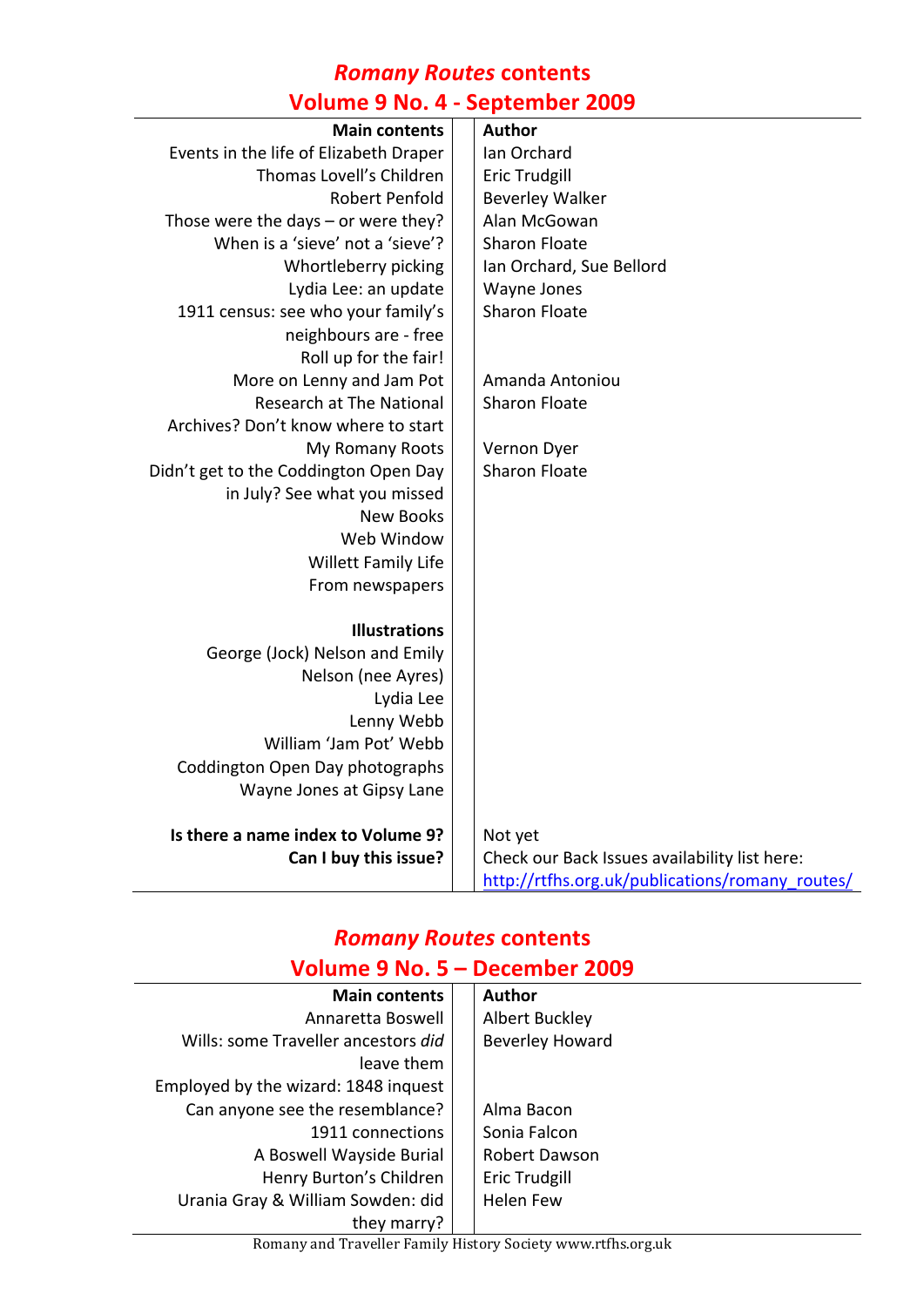| Born in a Romany Caravan             | <b>Robert Matthews</b>                          |
|--------------------------------------|-------------------------------------------------|
| South Downs Camp: 'Small Dole,       | Dr Margaret Greenfields                         |
| Sussex'                              |                                                 |
| Hold no judgement and have no anger  | <b>Bryan Stanford</b>                           |
| Blurred at the edges                 | <b>Robert Dawson</b>                            |
| Names in Books                       | Sue Day                                         |
| Naomi Sherwood                       | Ann Preston                                     |
| My Romany Roots                      | Nicola Hanney                                   |
| Web Window                           |                                                 |
| From parish registers                |                                                 |
| Who are they?                        |                                                 |
| From newspapers                      |                                                 |
| Willett Family Life: mud and bullets | Les Gustar                                      |
| Society Day Reports: Cranbrook, Kent |                                                 |
|                                      |                                                 |
| <b>Illustrations</b>                 |                                                 |
| Annaretta Boswell                    |                                                 |
| <b>Amberline Griggs</b>              |                                                 |
| James Gray outside his baker's       |                                                 |
| shop c1910                           |                                                 |
| Mabel Gray                           |                                                 |
| Annie White                          |                                                 |
| Painting of a South Downs Camp       |                                                 |
| From the London Illustrated News     |                                                 |
| Irish Travellers on Kerera Island    |                                                 |
| <b>Travellers at Pitlochry</b>       |                                                 |
| <b>Unknown Travellers</b>            |                                                 |
| Alice Mary (nee Inns) and            |                                                 |
| George Houghton                      |                                                 |
| The old yard in Turner's Field       |                                                 |
| 'Bath night' for the Houghtons       |                                                 |
| <b>Granny Houghton</b>               |                                                 |
| <b>Granny Houghton's funeral</b>     |                                                 |
| Golden Lion football team            |                                                 |
| Harry Brown, Granny Houghton and     |                                                 |
| Charlie Houghton                     |                                                 |
| Society Day photographs              |                                                 |
| Is there a name index to Volume 9?   | Not yet                                         |
| Can I buy this issue?                | Check our Back Issues availability list here:   |
|                                      | http://rtfhs.org.uk/publications/romany routes/ |
|                                      |                                                 |

# *Romany Routes* **contents**

### **Volume 9 No. 6 – March 2010**

| .                                     |  |                        |  |
|---------------------------------------|--|------------------------|--|
| <b>Main contents</b>                  |  | Author                 |  |
| Reputed wayside burial site in        |  | Dianne Sutton          |  |
| Buckinghamshire                       |  |                        |  |
| Ginny Harrison White: a fond farewell |  |                        |  |
| What's in a name?                     |  | <b>Robert Matthews</b> |  |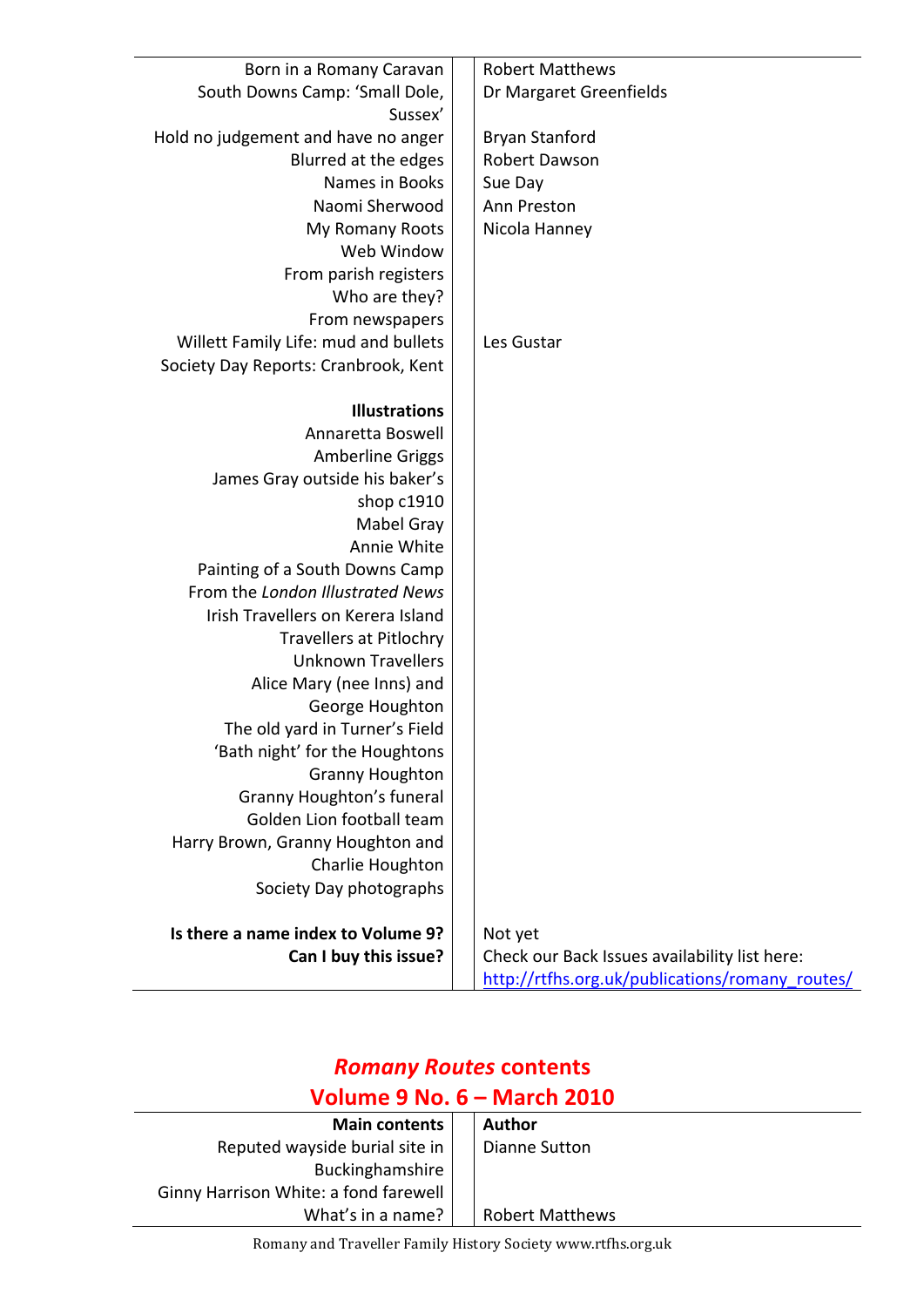| The Indian origin and subsequent                    | Robert Dawson                                   |
|-----------------------------------------------------|-------------------------------------------------|
| diaspora<br>William Rose and Dinah Wilson           | Jan James                                       |
| No longer forgotten:                                |                                                 |
| William Wells M.M.                                  |                                                 |
| Rollings/Rawlings, Chandler, Stacey:                | Jean Rivers                                     |
| a response                                          |                                                 |
| The John Burton and Thomas 'Gypsy                   | Norman Burton                                   |
| Jack' Britten Gang                                  |                                                 |
| Henry Cave: scissors grinder and fiddler            |                                                 |
| <b>Romanichals in Texas</b>                         | Ian Hancock                                     |
| Cornelius Blewitt was a Gipsy                       | Jo Major, Sarah Marden and Cheryl Stonebridge   |
| Of Romany, Gitano and Irish                         | Emma Dunbar                                     |
| Traveller descent                                   |                                                 |
| The remarkable Sophia Lock                          | Anne-Marie Ford                                 |
| Private Frank Jones: WW1 soldier                    | Wayne Jones                                     |
| Vardos on parade in 1985                            | Ann Preston                                     |
| Registers of pedlars' certificates                  | Janet Keet-Black                                |
| Taylor grave at Willaston                           | C E Langley                                     |
| Henry Lock's Children<br>Monumental inscriptions    | <b>Eric Trudgill</b><br>Chris Penfold Brown     |
| at Brampton, Devon: John Penfold                    |                                                 |
| Willett Family Life: poems and rhymes               | Les Gustar                                      |
| From newspapers                                     |                                                 |
| From parish registers                               |                                                 |
|                                                     |                                                 |
| <b>Illustrations</b>                                |                                                 |
| <b>Walter Dane Matthews</b>                         |                                                 |
| and Annie White                                     |                                                 |
| William John Roser                                  |                                                 |
| Tom James and Dinah nee Roser<br>William Wells M.M. |                                                 |
| <b>Henry Cave</b>                                   |                                                 |
| <b>Great Grandfather and Great</b>                  |                                                 |
| <b>Grandmother Knight</b>                           |                                                 |
| Unknown Knight                                      |                                                 |
| Daisy Ferguson                                      |                                                 |
| <b>Grandfather Collins and</b>                      |                                                 |
| Grandmother Betty nee Ferguson                      |                                                 |
| <b>Great Grandfather Albert James Collins</b>       |                                                 |
| 'My father'                                         |                                                 |
| John Knight                                         |                                                 |
| Emma Dunbar and daughter                            |                                                 |
| Vardos in 1985                                      |                                                 |
| Gypsies at Willaston                                |                                                 |
| Taylor grave at Willaston                           |                                                 |
| Is there a name index to Volume 9?                  | Not yet                                         |
| Can I buy this issue?                               | Check our Back Issues availability list here:   |
|                                                     | http://rtfhs.org.uk/publications/romany_routes/ |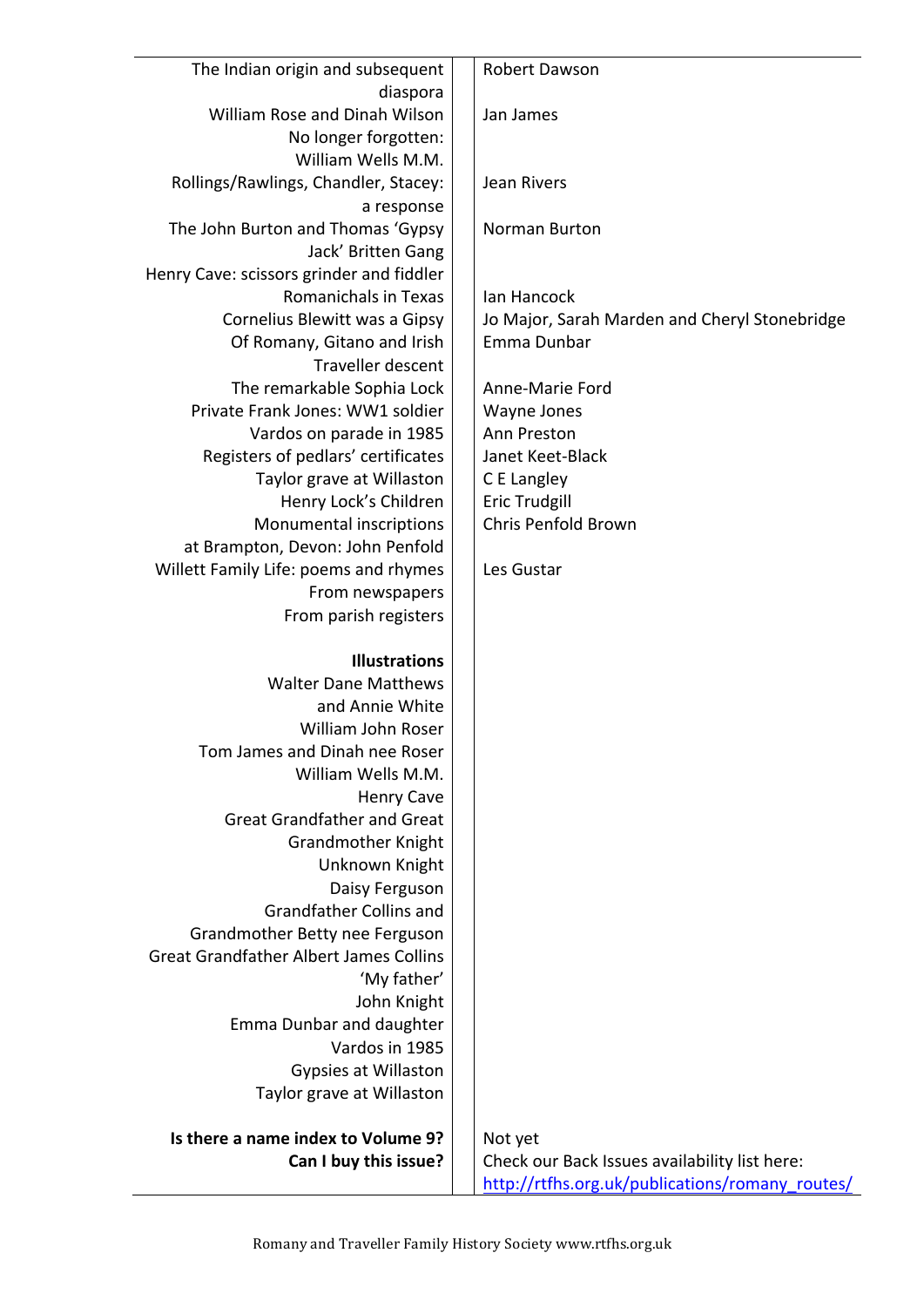# *Romany Routes* **contents**

| <b>Volume 9 No. 7 – June 2010</b>         |  |                                                 |  |
|-------------------------------------------|--|-------------------------------------------------|--|
| <b>Main contents</b>                      |  | <b>Author</b>                                   |  |
| Ananias Burton and son                    |  | Norman Burton                                   |  |
| In search of Romany ethno-astronomy       |  | Mike Leggett                                    |  |
| From The National Archives                |  |                                                 |  |
| Ambrose Gray Senior (1851-1914)           |  | Jane Brown                                      |  |
| Thomas Sherriff's Children                |  | <b>Eric Trudgill</b>                            |  |
| The Welsh Woods: some miscellaneous       |  | Wayne Jones                                     |  |
| jottings                                  |  |                                                 |  |
| National Burial Index for England         |  | Dianne Sutton                                   |  |
| and Wales, third edition                  |  |                                                 |  |
| William George & Elizabeth Ann            |  | <b>Christine Hayes</b>                          |  |
| Firman, travelling show people            |  |                                                 |  |
| Penfold, Wright and Gritt family          |  | <b>Beverley Walker</b>                          |  |
| connections                               |  |                                                 |  |
| Bigamy and polygamy in Gypsy              |  | Anne-Marie Ford                                 |  |
| culture: fact and fiction                 |  |                                                 |  |
| My Davis/Locke Family                     |  | Jill Hartwright                                 |  |
| Gypsies of the Surrey Hills               |  | Janet Keet-Black                                |  |
| The children of Henry Cave                |  | Norman Burton                                   |  |
| and Mary Defiance Burton                  |  |                                                 |  |
| My family on the doorstep!                |  | Stephen Doe                                     |  |
| Harriet Jones, carol singer               |  | Wayne Jones                                     |  |
| Name and shame!                           |  | Janet Keet-Black                                |  |
| More on Robert and Amelia Penfold         |  | <b>Beverley Walker</b>                          |  |
| From newspapers<br><b>Book Reviews</b>    |  |                                                 |  |
| From the census                           |  |                                                 |  |
| From parish registers                     |  |                                                 |  |
| Web Window                                |  |                                                 |  |
| Willett Family Life: habits of a lifetime |  | Les Gustar                                      |  |
|                                           |  |                                                 |  |
| <b>Illustrations</b>                      |  |                                                 |  |
| Phoebe Smith and family                   |  |                                                 |  |
| Ambrose Gray                              |  |                                                 |  |
| <b>Betty Gray</b>                         |  |                                                 |  |
| <b>Betty and Greta Gray</b>               |  |                                                 |  |
| <b>Cornelius and Adolphus Wood</b>        |  |                                                 |  |
| Annie Firman                              |  |                                                 |  |
| William George Firman                     |  |                                                 |  |
| Elizabeth Ann Robson                      |  |                                                 |  |
| Children at Hurtwood Gypsy School         |  |                                                 |  |
| Traveller lady and baby at Hurtwood       |  |                                                 |  |
| Doe family                                |  |                                                 |  |
| <b>Harriet Jones</b>                      |  |                                                 |  |
| Britannia James and Matthew Keet          |  |                                                 |  |
| Is there a name index to Volume 9?        |  | Not yet                                         |  |
| Can I buy this issue?                     |  | Check our Back Issues availability list here:   |  |
|                                           |  | http://rtfhs.org.uk/publications/romany_routes/ |  |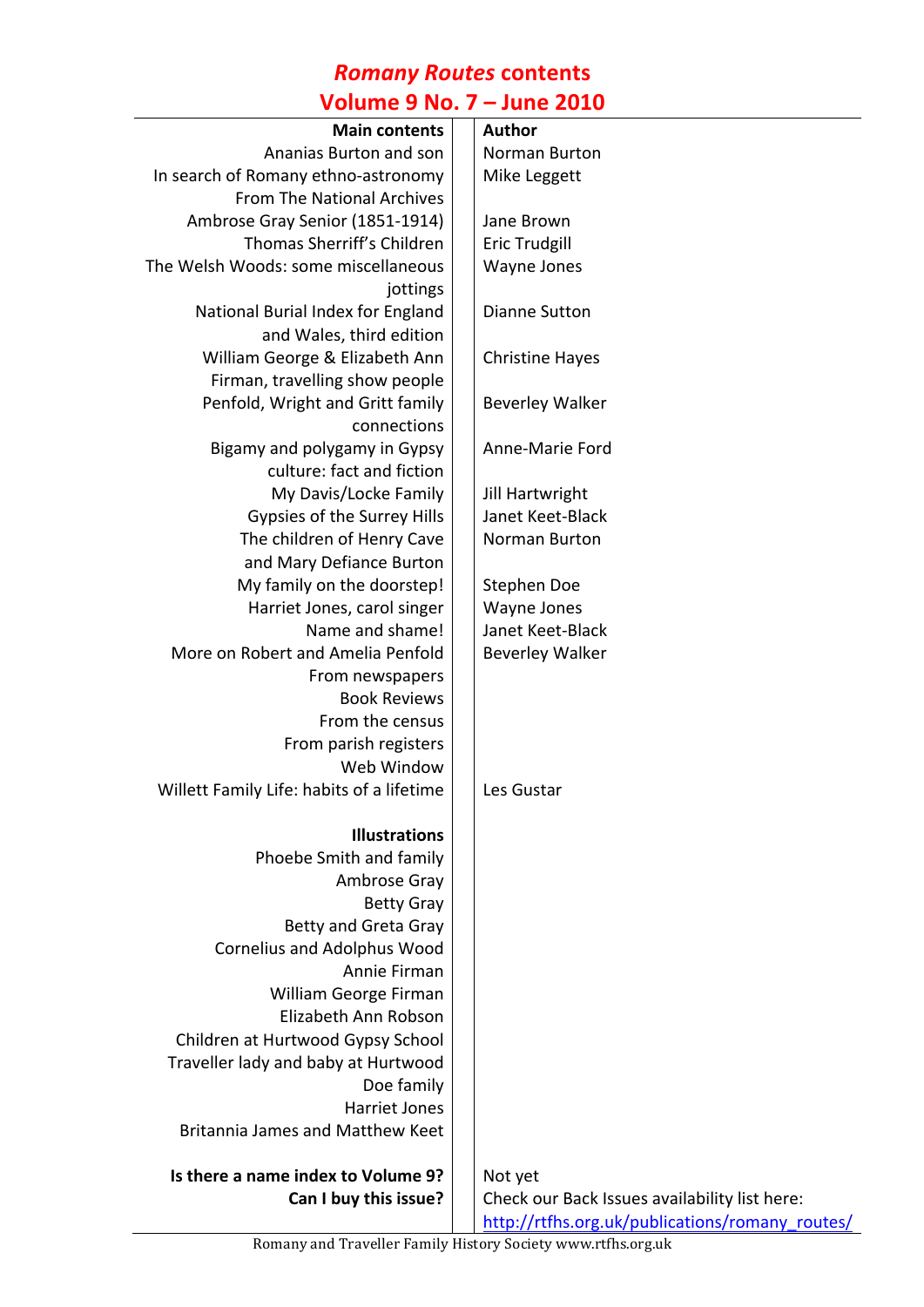### *Romany Routes* **contents**

### **Volume 9 No. 8 – September 2010**

| <b>Main contents</b>                      |  | <b>Author</b>                                   |  |
|-------------------------------------------|--|-------------------------------------------------|--|
| The final resting place of 'Jasper        |  | <b>Sharon Floate</b>                            |  |
| Petulengro'                               |  |                                                 |  |
| Irish Travellers Collection at the        |  |                                                 |  |
| University of Ulster                      |  |                                                 |  |
| Mary Defiance Burton 2                    |  | Norman Burton                                   |  |
| 'A splendid outfit': Broadways in USA     |  |                                                 |  |
| A Traveller's age is not a reliable gauge |  | Anne-Marie Ford                                 |  |
| My DNATribes                              |  | <b>Ruth MacDonald</b>                           |  |
| From Oxford Journals: 'Was John           |  | Stephen Doe                                     |  |
| Bunyan a Gipsey?'                         |  |                                                 |  |
| A timely reminder                         |  | Jean Rivers                                     |  |
| Dorene's Webb family                      |  | Dorene Tretheway                                |  |
| Spencer Draper's Children                 |  | <b>Eric Trudgill</b>                            |  |
| A recognition of Romany ancestry          |  | June Storer                                     |  |
| More on the Gypsies of the Surrey Hills   |  | <b>Christine Nunweek</b>                        |  |
| Brilliant Harris family photograph        |  | Alma Bacon                                      |  |
| The Kettle Prop: a poem                   |  | <b>Albert Buckley</b>                           |  |
| Amadine West: longest of                  |  | <b>Sharon Floate</b>                            |  |
| the 'long Travellers'?                    |  |                                                 |  |
| Promoted on the Field                     |  | <b>Christine Clarke</b>                         |  |
| Obituary - 'Fred the Log' - Fred James,   |  |                                                 |  |
| 1941-2010                                 |  |                                                 |  |
| <b>Sussex Quarter Sessions</b>            |  | <b>Gill Capon-Browning</b>                      |  |
| Web Window                                |  |                                                 |  |
| Willett Family Life: of dormice and men   |  | Les Gustar                                      |  |
| From newspapers                           |  |                                                 |  |
| From parish registers                     |  |                                                 |  |
| Who are they? Hopping families in         |  |                                                 |  |
| Kent?                                     |  |                                                 |  |
| <b>New Books</b>                          |  |                                                 |  |
| Society Day reports: the AGM at           |  |                                                 |  |
| Wareham, Dorset                           |  |                                                 |  |
| <b>Illustrations</b>                      |  |                                                 |  |
| Jasper Petulengro's tombstone             |  |                                                 |  |
| <b>Walter Whiteley</b>                    |  |                                                 |  |
| Possible site of the Surrey Hills         |  |                                                 |  |
| encampment                                |  |                                                 |  |
| Gypsy baptism in Kent?                    |  |                                                 |  |
| Harris family photograph                  |  |                                                 |  |
| Celia Devonshire and her children         |  |                                                 |  |
| <b>Fred James</b>                         |  |                                                 |  |
| Is there a name index to Volume 9?        |  | Not yet                                         |  |
| Can I buy this issue?                     |  | Check our Back Issues availability list here:   |  |
|                                           |  | http://rtfhs.org.uk/publications/romany_routes/ |  |